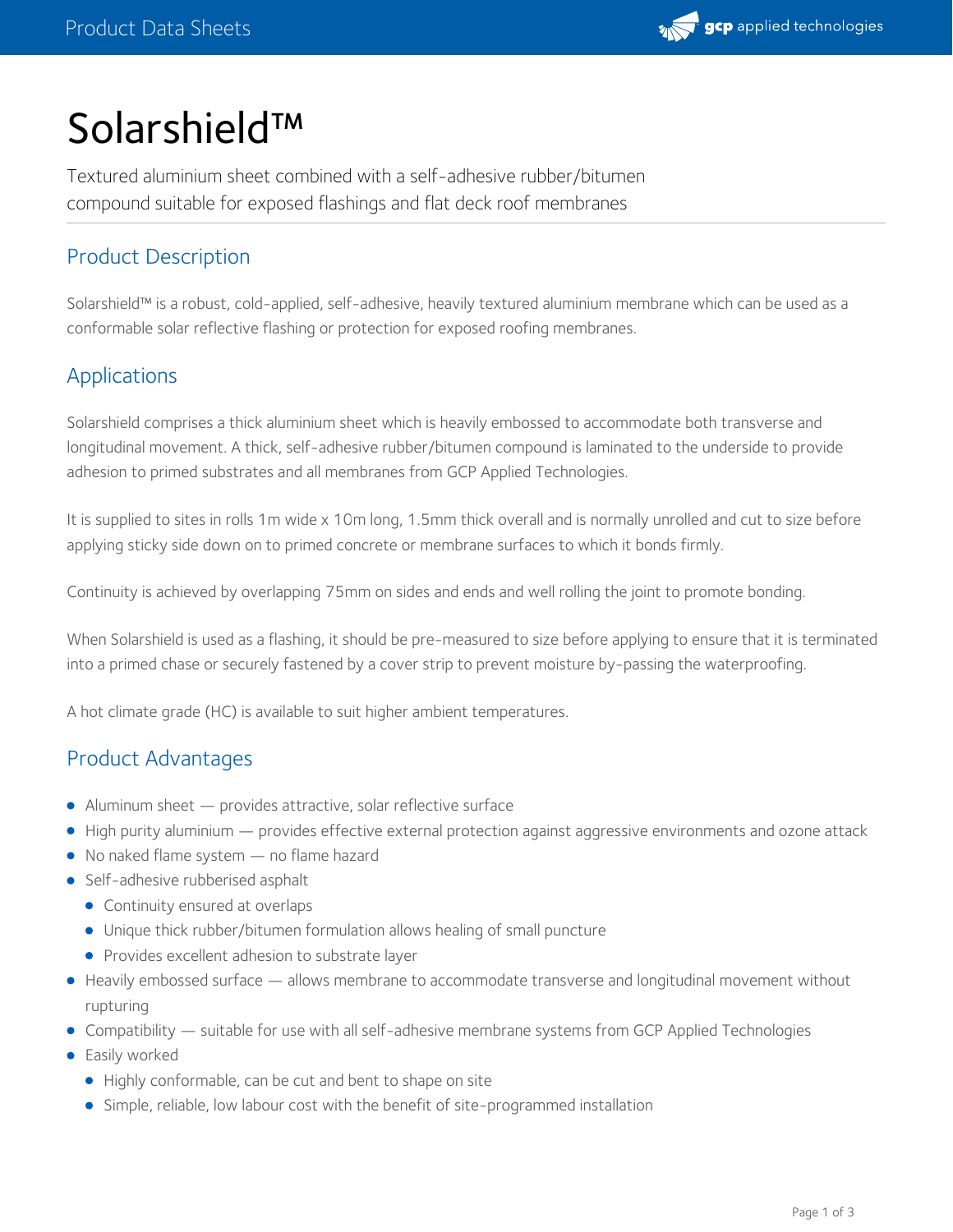



# Supply

| Pack Size    | $1m \times 10m$ roll       |
|--------------|----------------------------|
| Gross Weight | $22$ kg                    |
| Storage      | Dry conditions below +30°C |